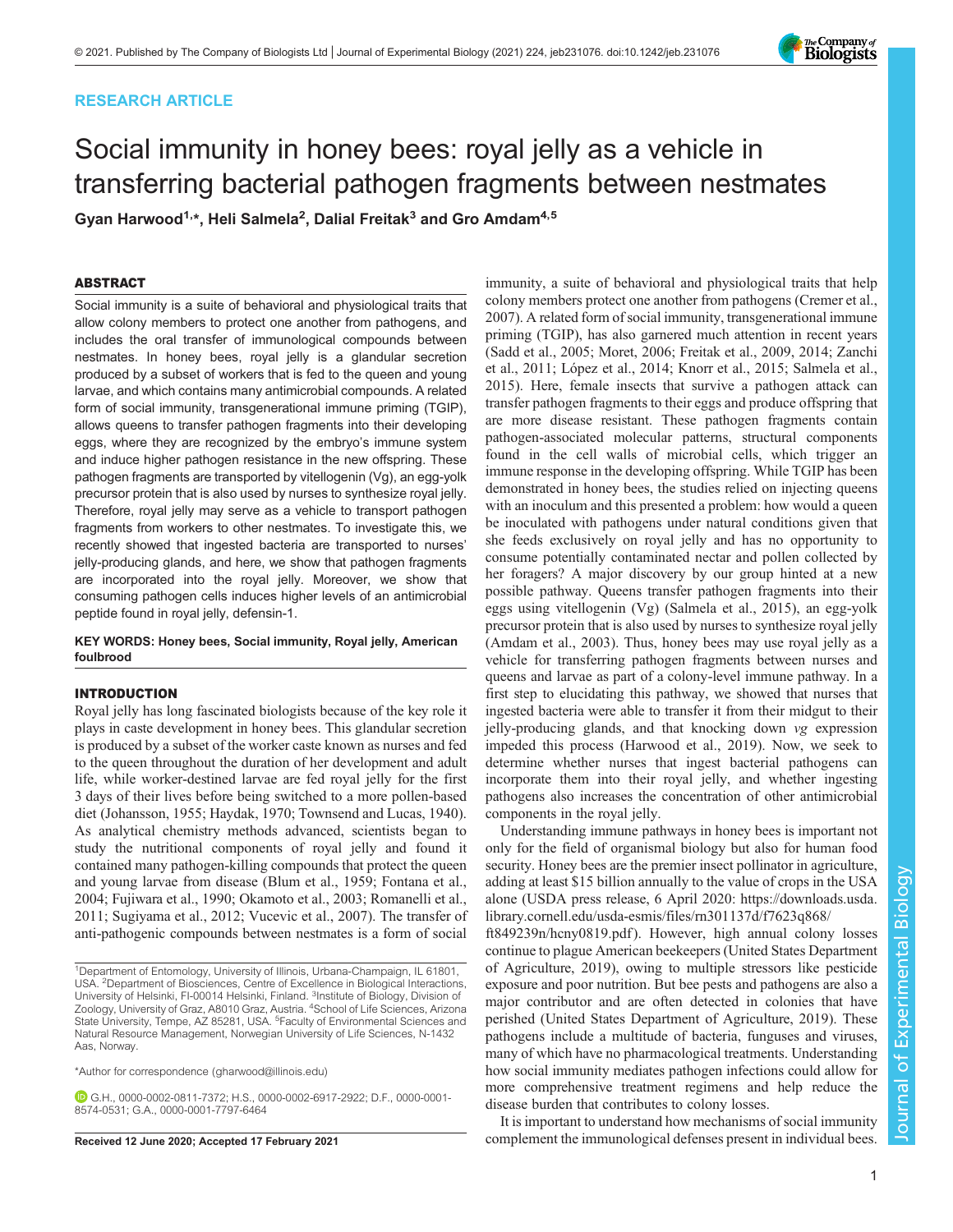Honey bees have several layers of defense, starting with structural barriers like a water-tight cuticle that block pathogen entry [\(Moret](#page-7-0) [and Moreau, 2012\)](#page-7-0). Pathogens that are ingested will end up in the midgut, the organ responsible for digestion and absorption, and here they face another physical barrier, the peritrophic matrix [\(Brandt](#page-6-0) [et al., 1978](#page-6-0); [Lehane, 1997](#page-7-0); [Hegedus et al., 2009](#page-6-0)). This is a chitinous substance secreted from the midgut epithelial cells that acts as a sieve to block out large particles like pathogen cells from being absorbed. If pathogens breach these physical barriers, they are detected by pathogen pattern recognition receptors that activate several cellular and humoral immune responses. Cellular defenses can include phagocytosis by hemocytes [\(Evans and Spivak, 2010;](#page-6-0) [Marringa](#page-7-0) [et al., 2014](#page-7-0); [Lavine and Strand, 2002](#page-7-0)), while humoral responses can include the production of melanin to encapsulate foreign particles [\(González-Santoyo and Córdoba-Aguilar, 2012](#page-6-0)) and the production of antimicrobial peptides (AMPs) that directly kill pathogens [\(Bulet](#page-6-0) [and Stöcklin, 2005; Bulet et al., 1999](#page-6-0); [Evans et al., 2006\)](#page-6-0). The melanization response is induced when bee venom serine protease (Bi-VSP) activates the phenoloxidase cascade that leads to the production of melanin [\(Choo et al., 2010](#page-6-0)). AMPs, such as lysozyme and defensin-1, are induced following activation of the Toll or immune deficiency (IMD) pathways [\(De Gregorio et al., 2002](#page-6-0)).

Despite a robust anti-pathogen arsenal, honey bees actually possess fewer immune related genes than solitary bee species [\(Evans et al., 2006; Claudianos et al., 2006\)](#page-6-0), thanks largely to the evolution of social immunity. Royal jelly contains many of the enzymes and peptides just discussed, including Bi-VSP, lysozyme and defensin-1, as well as glucose oxidase, which produces hydrogen peroxide that also kills pathogens ([Fontana et al., 2004](#page-6-0); [Fujiwara et al., 1990;](#page-6-0) [Romanelli et al., 2011;](#page-7-0) [Furusawa et al., 2008](#page-6-0); [Han et al., 2011; Fujita et al., 2012](#page-6-0)). This fortified food is particularly important for the most vulnerable colony members, the young larvae, whose immune defenses are still developing. For example, young larvae have lower levels of pro-phenoloxidase [\(Chan and Foster, 2008](#page-6-0); [Chan et al., 2009\)](#page-6-0) (important in the melanization cascade) and AMPs ([Chan and Foster, 2008](#page-6-0)), and their still-maturing midgut and peritrophic matrix leaves their midgut epithelium vulnerable to breach ([Yue et al., 2008;](#page-7-0) [Garcia-Gonzalez](#page-6-0) [and Genersch, 2013](#page-6-0); [Riessberger-Gallé et al., 2016\)](#page-7-0). As a result, larvae are susceptible to some diseases that are fairly innocuous for adults. This includes American foulbrood, caused by the sporeforming Gram-positive bacteria Paenibacillus larvae [\(Genersch,](#page-6-0) [2010](#page-6-0); [Hansen and Brødsgaard, 1999\)](#page-6-0). American foulbrood infection is not only lethal for colonies but also costly for beekeepers because spores are resilient and remain viable for years, meaning beekeepers are forced to destroy infected hives. Thus, larvae stand to benefit from food supplemented with compounds that kill pathogens, or with pathogen particles that can elicit immune priming.

In this study, our aim was twofold: first, to determine whether nurses that consume American foulbrood vegetative cells could incorporate pathogen fragments into their royal jelly, and second, to ascertain whether this induces higher levels of immune proteins found in royal jelly. To this end, we fed nurses with fluorescently labeled and heat-killed P. larvae cells and examined the royal jelly they produced thereafter. We used fluorescence microscopy to confirm the presence of bacteria cell fragments in the royal jelly, and mass spectrometry to compare the proteomic profile of royal jelly from challenged and control colonies. In particular, we tested the hypothesis that royal jelly from challenged colonies would be higher in the immune proteins glucose oxidase, Bi-VSP, lysozyme and defensin-1.

## MATERIALS AND METHODS

# Culturing pathogenic bacteria

Vegetative cells of P. larvae were obtained from the Göteburg University culture collection and cultured under normal bacteria growing conditions. Briefly, cells were suspended in MYPG broth and kept at 37°C overnight in a shaking incubator, before being plated on MYPG agar and left to incubate for 1 week at 37°C. After that, vegetative cells were harvested and suspended in  $1\times$  phosphatebuffered saline (PBS), before being heat-killed in an autoclave. The resulting non-viable bacteria cells were then conjugated to a fluorescent dye using pHrodo™ Red Phagocytosis Particle Labeling Kit (Invitrogen #a10026) following the manufacturer's instructions. Once dyed, P. larvae cells were suspended in  $1 \times PBS$  to a concentration of 10 mg ml<sup>-1</sup> and stored at 4°C until ready for use.

## Bees and feeding experiment

Naturally mated European honey bees, Apis mellifera Linnaeus 1758, were maintained in standard Langstroth hive boxes at the University of Helsinki on the Vikki campus in Finland. These standard Langstroth hives served as donors for smaller queenless colonies housed in mini mating hives. To establish these smaller queenless colonies, a section of brood comb containing 1 day old larvae and measuring 12 cm×12 cm was excised from the donor hive and transferred into a mini mating Nuc box. Roughly 100–200 nurses were also transferred from the same donor hive and placed in the mini mating Nuc box. Nurses were identified as those individuals that were seen entering brood cells and feeding larvae in the donor hive. In total, N=6 small queenless colonies were established, each from a separate donor hive. The colonies were made queenless so as to stimulate nurses to produce more royal jelly in an effort to make a new queen [\(Sahinler and Kaftanoglu, 1997\)](#page-7-0). The nurses and young larvae were sealed in the mini mating Nuc boxes for 3 days and provided with a 30% sucrose solution in a syringe-feeder suspended from the ceiling.  $N=3$  colonies received a control diet, while  $N=3$  had fluorescently labeled P. larvae added to their sucrose to a final pathogen concentration of 0.6 mg ml<sup>-1</sup>. Control and pathogen-laced diets were replenished with fresh food daily. After the 3 days, newly deposited royal jelly was harvested from the worker brood combs of each colony, and divided into one of two workflows: fluorescence microscopy or proteomics analysis.

#### Fluorescence microscopy

Royal jelly from each comb was transferred into 200 µl reaction tubes. To estimate the volume of jelly obtained from each hive, we pre-filled 30 reaction tubes with increasing volumes of water ranging from 1 to 30 µl and had two observers independently and blindly assess which water volume matched the royal jelly volume. In all 6 cases, each royal jelly sample received the same volume estimate from the two observers. Next, each royal jelly sample was diluted with  $1 \times PBS$  (pH 7.4) to a final concentration of 10% by volume and vortexed. Samples were then applied to a hemocytometer and examined under a Leica DM6000 fluorescence microscope. On the hemocytometer, the field of view is evenly divided into 9 sections, and we made observations on 5 sections in total: the 4 corner sections and the center section. This allowed us to calculate the concentration of fluorescent particles per microliter of royal jelly  $(C)$ , using the following formula:

$$
C = \left(\frac{P}{S \times V}\right) \times D,\tag{1}
$$

where  $P$  is the total number of positive fluorescent particles observed in each sample, S is the total number of squares observed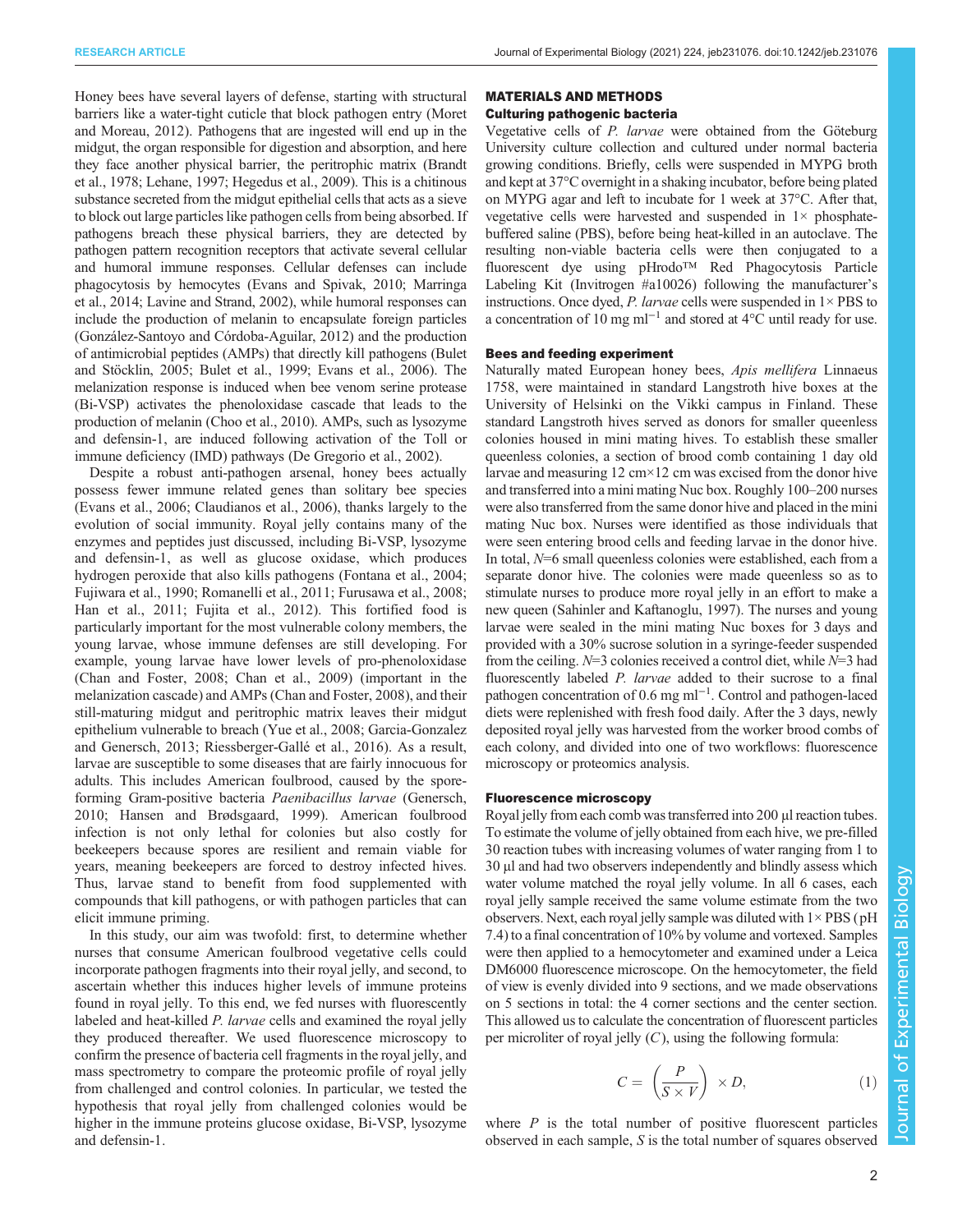on the hemocytometer  $(N=5)$ , V is the volume of each square observed on the hemocytometer  $(0.1 \mu I)$  and D is the dilution factor of the royal jelly (10× dilution). All samples were observed under identical microscope settings.

The camera was set at 16 bit resolution [\(Waters, 2009](#page-7-0)), which yields a brightness intensity value ranging from 0 to 65,535. To identify positive fluorescence signals in our pathogen-diet samples, we first needed to establish a baseline level of background noise, above which we could determine whether a signal was real fluorescence or merely an artefact. To do this, we examined the intensity values from each image of our control-diet samples, and in each we subtracted the minimum intensity value from the maximum intensity value to obtain a range of background noise ([Waters,](#page-7-0) [2009](#page-7-0)). We then compared all of our control-diet sample images to obtain a mean and standard deviation of the range of background noise. Thereafter, we deemed any signal we observed in our pathogen-diet samples as being a positive fluorescence signal above background noise if it was at least 3 standard deviations ( $P \le 0.01$ ) above the mean background intensity range. The mean (s.d.) background intensity range was 329±272, giving us a positive fluorescence intensity threshold of 1147.

## Additional positive and negative controls

To confirm that labelled bacteria can fluoresce in royal jelly, we collected royal jelly samples from multiple European and North American regions (Austria, Norway, and Arizona and Illinois, USA), diluted them to 10% in PBS buffer, and added labeled bacteria (1% by volume) directly to the samples. We used PBS buffer at standard pH 7.4 (as used above), or at reduced pH 4.0 that matches the acidity of royal jelly to determine whether the acidity of the environment affects the level of fluorescence, as stated by the labeling kit manufacturer. Moreover, we also performed an additional negative control ( pH 4.0 PBS, no labelled bacteria) to confirm that observations of fluorescence were not due to microscopy artefacts or autofluorescence of material components. We found that royal jelly samples from all geographic regions showed fluorescence when labeled bacteria were added, regardless of the pH of the buffer used [\(Fig. S1\)](http://jeb.biologists.org/lookup/doi/10.1242/jeb.231076.supplemental). This microscopy work was performed on a Zeiss AxioZoom V16 using an Axiocam HRm monochrome camera.

## Sample preparation for proteomics analysis

The royal jelly samples were diluted by addition of 150  $\mu$ l 8 mol l<sup>-1</sup> urea and sonicated in a water bath. The protein concentration was adjusted to 2.1 mg ml−<sup>1</sup> using the Bradford assay with final volume of 100 µl. Cysteine bonds were reduced with 45 mmol  $l^{-1}$ dithiothreitol (#D0632, Sigma-Aldrich) for 20 min at 37°C and alkylated with 0.1 mol l−<sup>1</sup> iodoacetamide (#57670 Fluka, Sigma-Aldrich) at room temperature. Samples were digested by adding 0.75 µg trypsin (Sequencing Grade Modified Trypsin, V5111, Promega) overnight at 37°C. After digestion, peptides were purified with C18 microspin columns (Harvard Apparatus) according to the manufacturer's protocol. The dried peptides were reconstituted in buffer A (30 µl 0.1% trifluoroacetic acid in 1% acetonitrile).

## Liquid chromatography coupled to tandem mass spectrometry (LC-MS/MS)

The analysis was carried out on an EASY-nLC1000 liquid chromatograph (Thermo Fisher Scientific) connected to a Velos Pro-Orbitrap Elite hybrid mass spectrometer (Thermo Fisher Scientific) with a nano electrospray ion source (Thermo Fisher Scientific). The LC-MS/MS samples were separated using a

two-column setup consisting of a 2 cm C18-Pepmap trap column (Thermo Fisher Scientific), followed by a 15 cm C18-Pepmap analytical column (Thermo Fisher Scientific). The linear separation gradient consisted of 5% buffer B (0.1% trifluoroacetic acid in 98% acetonitrile) for 5 min, 35% buffer B for 60 min, 80% buffer B for 5 min and 100% buffer B for 10 min at a flow rate of 0.3  $\mu$ l min<sup>-1</sup>. For each LC-MS/MS run, 6 μl of sample was injected and analyzed. A full MS scan was acquired with a resolution of 60,000 at normal mass range in the orbitrap analyzer and followed with CID-MS2 top 20 most intense precursor ions with in ion trap (energy 35). Data were acquired using LTQ Tune software.

## Protein identification

In a shotgun proteomics approach, proteins are enzymatically digested into smaller peptides, and these peptides are then matched to proteins in an annotated genome. Some of these peptide sequences may be shared by several proteins, while some are unique to a single protein in the proteome. Our analysis yielded a total of 496 protein hits containing at least 1 peptide spectrum match (PSM) and 1 unique peptide. To further rule out false positives, we only considered proteins with at least 2 unique peptides as being reliable protein hits, as has been done in other royal jelly proteomics studies ([Hu et al., 2019;](#page-6-0) Zhang et al., 2014), and in part because experimental variation in sample preparation steps affects most greatly the least abundant proteins in massspectrometric samples (Zhang et al., 2010). Proteins were annotated to the *Amel 4.5* honey bee genome, and we used UniProt and GenBank to confirm their identities and functions. We then compared the abundance of 4 immune-related proteins in control-diet and pathogen-diet royal jelly: glucose oxidase, Bi-VSP, lysozyme and defensin-1.

## Statistical analysis

To evaluate the abundance of immune-related proteins between control-diet and pathogen-diet royal jelly, we compared the PSM values of our chosen proteins. We used non-parametric Wilcoxon rank sum tests to address our limited sample size  $(N=3$  per treatment). We used one-tailed comparisons as our planned hypotheses predicted that these select immune proteins would be upregulated in royal jelly from pathogen-fed colonies. Fold-changes in protein abundance were calculated as (PSM<sub>pathogen</sub>–PSM<sub>control</sub>)/ PSM<sub>control</sub>. All analyses were performed in R (version 3.5.2).

## RESULTS

## Pathogen fragments in royal jelly

We found that royal jelly samples from all pathogen-diet colonies contained particles that fluoresced at significantly higher intensity than our established background fluorescence threshold (see Materials and Methods), suggesting that the bacterial fragments were incorporated into the royal jelly. No control-diet royal jelly samples contained particles that surpassed this threshold ([Fig. 1\)](#page-3-0). On average, pathogen-diet colonies had 66.67±28.87 (mean±s.d.) fluorescent particles per microliter of royal jelly  $(N=3)$  while control fed colonies had 0 fluorescent particles per microliter of royal jelly  $(N=3)$  [\(Fig. 1\)](#page-3-0).

## **Proteomics**

We found a total of 496 protein hits, and of these, 44 had at least 2 unique peptides assigned to them ([Table 1\)](#page-4-0). The most abundant proteins in all samples were major royal jelly proteins, as was expected. In general, the proteins we observed in our samples were quite consistent with other recent proteomics studies of royal jelly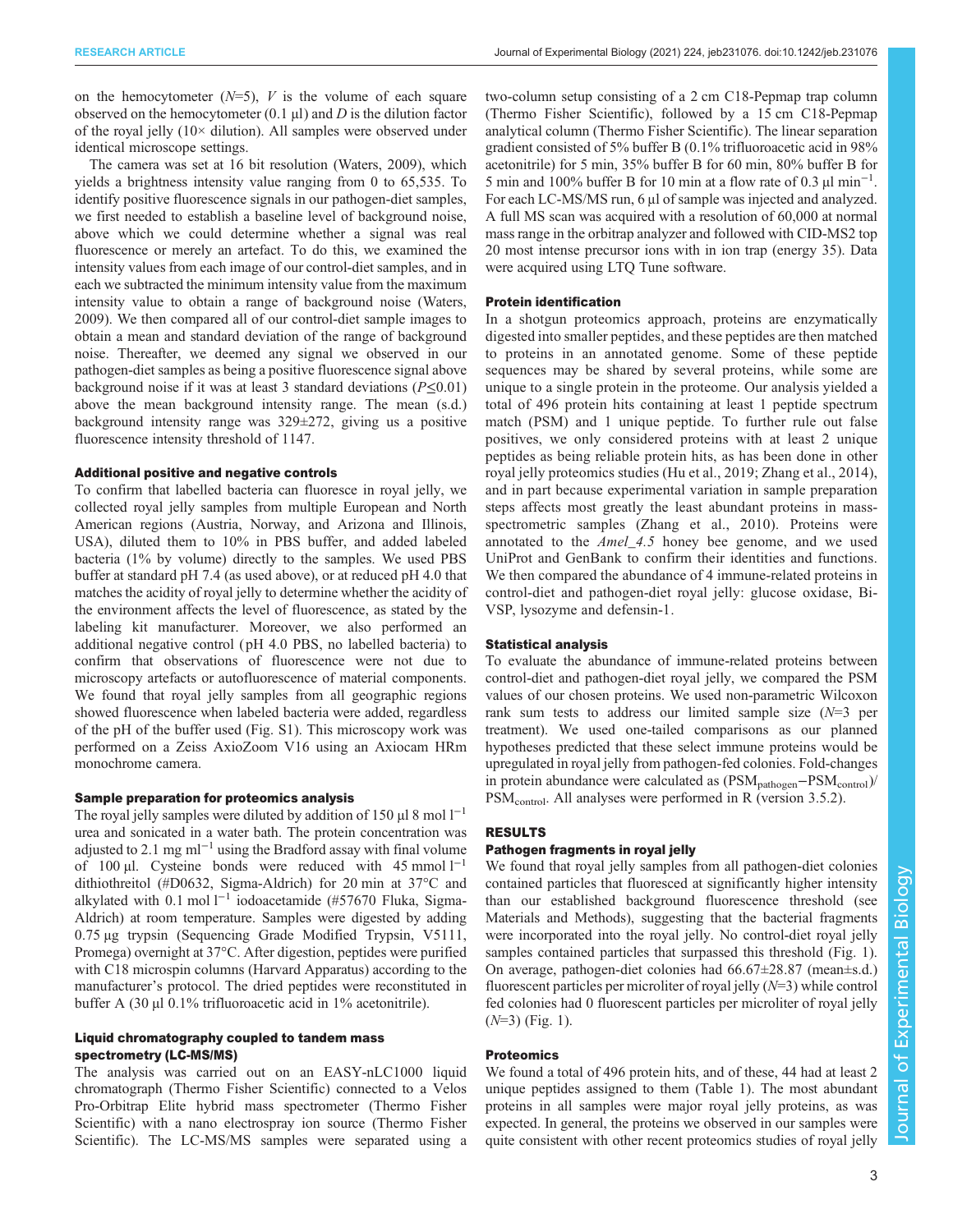<span id="page-3-0"></span>

Fig. 1. Fluorescence and brightfield micrographs of royal jelly samples from control-diet and pathogen-diet treatments observed on a hemocytometer. All samples (A, control-diet treatment; B, pathogen-diet treatment) were prepared simultaneously using identical protocols and observed under identical microscope settings using a Leica DM6000. Dark images in the left-hand columns were taken with a TRITC laser to identify fluorescence in the Texas Red wavelength, while images in the right-hand columns are brightfield images of the same area to show the deposition of royal jelly on the hemocytometer. Positive fluorescence spots (white arrows) were only observed in the pathogen-diet samples (B) and not in the control-diet samples (A).

[\(Furusawa et al., 2008; Han et al., 2011](#page-6-0); [Fujita et al., 2012, 2013](#page-6-0); [Hu](#page-6-0) [et al., 2019;](#page-6-0) Zhang et al., 2014), but there are a few proteins identified in this study that have not been reported elsewhere. These include: Transferrin, an iron transport molecule [\(Kucharski and](#page-7-0) [Maleszka, 2003\)](#page-7-0) that is also found in honey bee venom gland tissue [\(Peiren et al., 2008](#page-7-0)); Serpin-5, a serine protease inhibitor known to regulate prophenoloxidase activation in other insects [\(Li et al.,](#page-7-0) [2016](#page-7-0)); Artichoke, a chemosensory protein with functions in larval locomotion in Drosophila melanogaster ([Andrés et al., 2014](#page-6-0)); and NPC2-like, a cholesterol transporter with implied alloparental functions in honey bees ([Thompson et al., 2006](#page-7-0)). We also found 3 additional proteins in our pathogen-diet royal jelly samples: Glutathione peroxidase, Peptidyl-prolylcis-trans isomerase and an uncharacterized protein (LOC725202). These proteins were also found in our control-diet samples, but they failed to meet our criteria of having 2 unique peptides ([Table 1](#page-4-0)).

When comparing control-diet and pathogen-diet samples, we observed very little change in relative protein abundance within the royal jelly ([Table 1](#page-4-0)). Among our focal immune proteins, we found no significant difference in protein levels between treatments for glucose oxidase  $(U=7, P=0.9)$ , Bi-VSP  $(U=1.5, P=0.134)$  or lysozyme ( $U=2$ ,  $P=0.184$ ). However, we did find significantly more of the AMP defensin-1 in pathogen-diet samples than in control-diet samples ( $U=0$ ,  $P=0.05$ ) ([Fig. 2\)](#page-5-0). It had a fold-change of  $+0.68$ .

#### **DISCUSSION**

This study shows that nurses that ingest cells of the pathogen P. larvae appear to incorporate fragments of the cells into the royal jelly they produce (Fig. 1). We have shown recently that workeringested bacteria are transported to the hypopharyngeal glands, the site of royal jelly synthesis ([Harwood et al., 2019](#page-6-0)), and here we show that they are incorporated into the royal jelly. This finding represents an overlooked social immunity pathway that can allow nestmates to share immunological memory. Our results also suggest that royal jelly composition may be sensitive to foreign material circulating systemically in the hemolymph. In a similar recent study, researchers found that nurses fed with double-stranded RNA (dsRNA) were able to incorporate these molecules into the royal jelly and transfer them to larvae, where the dsRNA remained biologically active ([Maori et al., 2019\)](#page-7-0). dsRNA activates the antiviral RNA-interference (RNAi) pathway that elicits sequencespecific gene silencing, and synthetic dsRNA is frequently used for targeted gene knockdown studies [\(Fire et al., 1998\)](#page-6-0). Furthermore, another study showed that nurses fed with pesticides can also incorporate trace amounts of these agrochemicals into their royal jelly [\(Böhme et al., 2018\)](#page-6-0), although the emphasis here was on how well the hypopharyngeal glands prevent systemic pesticides from entering the royal jelly. Nevertheless, these results indicate that royal jelly composition may be sensitive to the condition of nurse bees. These findings imply that royal jelly can serve as a conduit for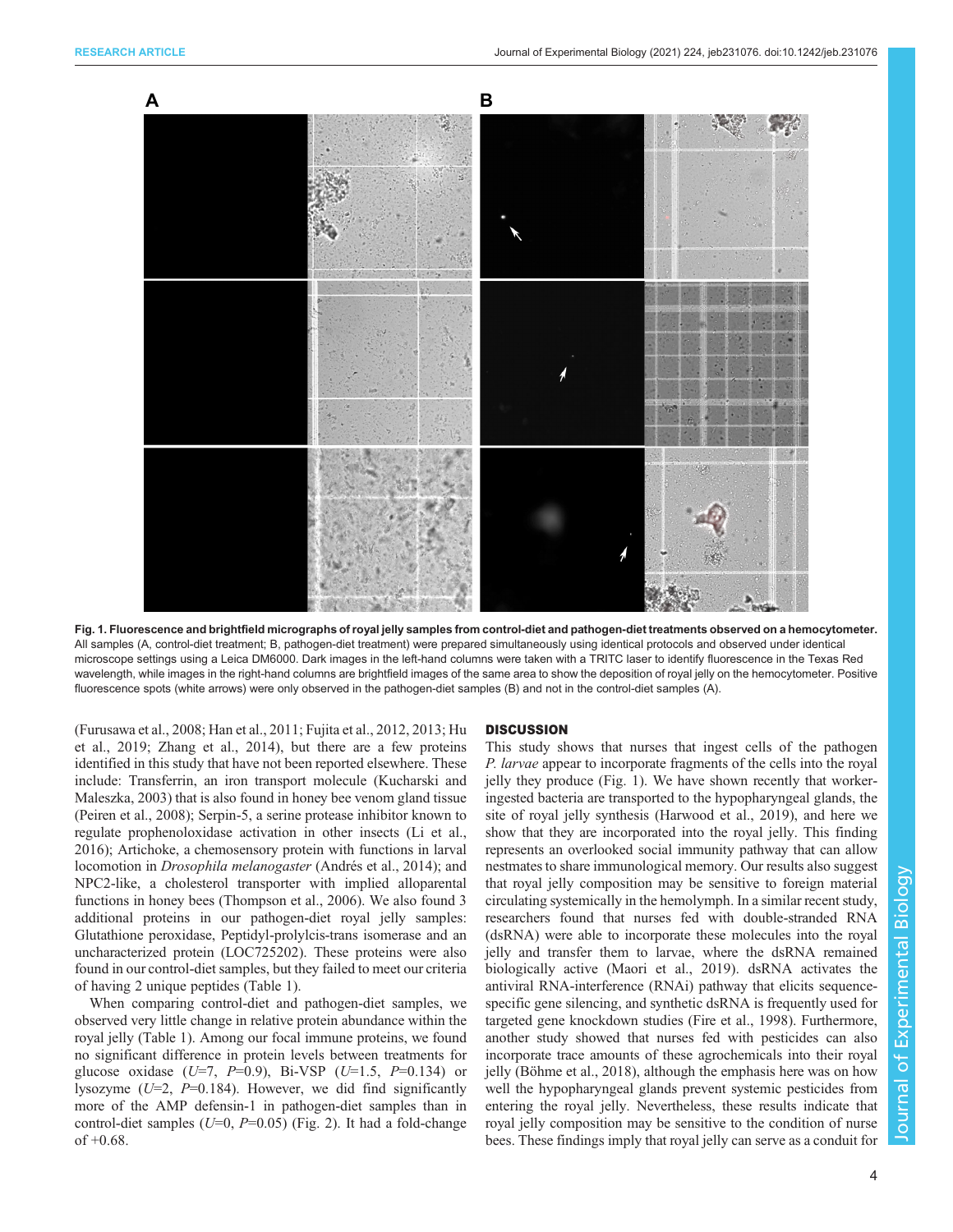#### <span id="page-4-0"></span>Table 1. List of proteins found in royal jelly of control-diet and pathogen-diet samples

| Accession no. | Control-<br>diet PSM | Pathogen-<br>diet PSM | Fold-change | Control-diet<br>unique peptides | Pathogen-diet<br>unique peptides | Protein name                            |
|---------------|----------------------|-----------------------|-------------|---------------------------------|----------------------------------|-----------------------------------------|
| GB55205       | 1115.3±227.1         | 905.7±99.4            | $-0.19$     | 39.00                           | 34.33                            | Major Royal Jelly Protein 1             |
| GB55204       | 526.7±147.3          | 441.7±40.3            | $-0.16$     | 23.33                           | 20.33                            | Major Royal Jelly Protein 3             |
| GB55212       | 304.3±77.5           | 257.7±43.4            | $-0.15$     | 32.67                           | 30.00                            | Major Royal Jelly Protein 2 precursor   |
| GB55206       | 170.7±62.9           | 238.3±37.5            | 0.40        | 27.00                           | 26.67                            | Major Royal Jelly Protein 4             |
| GB45796       | 293.3±124.1          | 213.0±14.2            | $-0.27$     | 2.67                            | 2.33                             | Uncharacterized protein (LOC727045)     |
| GB44549       | 169.7±11.3           | $158.7 \pm 9.0$       | $-0.06$     | 30.00                           | 29.00                            | Glucose oxidase                         |
| GB55208       | 160.0±25.2           | 134.0±10.0            | $-0.16$     | 18.00                           | 15.67                            | Major Royal Jelly Protein 5 precursor   |
| GB55213       | 134.0±20.9           | $125.0 \pm 6.5$       | $-0.07$     | 25.00                           | 23.33                            | Major Royal Jelly Protein 7 precursor   |
| GB43247       | 120.0±29.2           | 99.0±50.1             | $-0.18$     | 31.33                           | 27.33                            | Alpha-glucosidase                       |
| GB41428       | 48.0±17.7            | 80.7±6.9              | 0.68        | 3.67                            | 3.33                             | Defensin-1                              |
| GB53578       | 44.0±9.4             | $54.3 \pm 7.7$        | 0.23        | 19.67                           | 20.00                            | Glucosylceramidase                      |
| GB55207       | $52.0 + 5.7$         | $52.0 \pm 5.4$        | 0.00        | 11.00                           | 10.67                            | Major Royal Jelly Protein 6 precursor   |
| GB55209       | $42.0 \pm 5.7$       | $41.7 \pm 6.8$        | $-0.01$     | 8.67                            | 9.00                             | Uncharacterized protein                 |
| GB43908       | $49.7 \pm 2.4$       | $41.3 \pm 3.3$        | $-0.17$     | 40.67                           | 32.33                            | Aldehyde oxidase/Xanthine dehydrogenase |
| GB44548       | $37.3 \pm 5.0$       | $38.3 \pm 6.1$        | 0.03        | 20.33                           | 19.33                            | Glucose dehydrogenase isoform X1        |
| GB48020       | $15.3 \pm 1.2$       | $22.0 \pm 8.8$        | 0.43        | 10.33                           | 8.67                             | Uncharacterized protein                 |
| GB48969       | $13.7 \pm 0.9$       | $19.3 + 6.2$          | 0.41        | 5.67                            | 5.67                             | Uncharacterized protein (LOC408608)     |
| GB50226       | $20.3 \pm 3.3$       | $18.3 \pm 3.3$        | $-0.10$     | 17.67                           | 16.00                            | Transferrin                             |
| GB41326       | $18.0 \pm 5.0$       | $18.0 \pm 2.2$        | 0.00        | 12.00                           | 12.67                            | Venom acid phosphatase Acph1            |
| GB49854       | $18.0 \pm 5.7$       | 18.0±13.5             | 0.00        | 13.67                           | 11.00                            | Alpha amylase                           |
| GB41777       | $13.7 \pm 1.7$       | $17.3 \pm 2.9$        | 0.27        | 5.67                            | 5.67                             | Uncharacterized protein                 |
| GB44223       | $11.0 + 5.4$         | $16.3 \pm 5.2$        | 0.48        | 10.33                           | 15.33                            | Lysosomal alpha-mannosidase             |
| GB51783       | $14.0 \pm 2.2$       | $15.7 \pm 1.7$        | 0.12        | 8.33                            | 9.67                             | Carboxylpeptidase Q                     |
| GB55452       | $11.3 \pm 0.5$       | $15.3 \pm 1.7$        | 0.35        | 6.67                            | 7.67                             | Apolipophorin III-like                  |
| GB53579       | $15.0 \pm 2.9$       | $15.0 \pm 2.4$        | 0.00        | 11.67                           | 11.33                            | Putative glucosylceramidase 4           |
| GB54611       | $10.7 \pm 3.9$       | $13.7 \pm 0.5$        | 0.28        | 8.67                            | 10.00                            | Serpin-5 (serine protease inhibitor)    |
| GB41776       | $9.7 + 0.5$          | $11.7 \pm 2.1$        | 0.21        | 4.00                            | 3.67                             | Uncharacterized protein                 |
| GB43708       | $10.7 \pm 0.9$       | $9.3 + 1.7$           | $-0.13$     | 7.67                            | 6.67                             | Ferritin heavy polypeptide-like 17      |
| GB49552       | $4.7 + 2.5$          | $8.7 \pm 3.7$         | 0.86        | 4.67                            | 6.67                             | Venom serine protease Bi-VSP            |
| GB51613       | $4.7 + 2.4$          | $8.3 + 1.9$           | 0.79        | 4.00                            | 7.00                             | Uncharacterized protein (LOC408570)     |
| GB53830       | $4.3 + 0.9$          | $7.0 + 0.8$           | 0.62        | 3.67                            | 6.00                             | Protein Artichoke                       |
| GB50012       | $6.3 \pm 0.5$        | $7.0 \pm 2.2$         | 0.11        | 5.33                            | 5.00                             | Uncharacterized protein (LOC726323)     |
| GB42800       | $6.0 \pm 1.4$        | $6.7 + 0.9$           | 0.11        | 6.00                            | 6.00                             | Protein Takeout-like                    |
| GB40759       | $6.7 \pm 0.9$        | $6.3 \pm 1.9$         | $-0.05$     | 4.67                            | 4.33                             | Icarapin-like                           |
| GB43731       | $8.0 \pm 1.4$        | $5.7 \pm 2.9$         | $-0.29$     | 5.33                            | 5.50                             | Ferritin subunit                        |
| GB44533       | $4.0 + 1.2$          | $5.0\pm0$             | 0.15        | 4.33                            | 5.00                             | Uncharacterized protein (LOC408851)     |
| GB40758       | $4.0 + 0.8$          | $5.0\pm0$             | 0.25        | 2.00                            | 2.00                             | Icarapin-like precursor                 |
| GB47104       | $3.0 + 0.8$          | $4.0 \pm 0.8$         | 0.33        | 3.00                            | 4.00                             | Lysozyme                                |
| GB50115       | $4.0 + 0$            | $4.0 \pm 0.8$         | 0.00        |                                 | 2.33                             | Uncharacterized protein (LOC725202)     |
| GB48634       | $2.7 \pm 0.9$        | $3.3 + 0.5$           | 0.25        |                                 | 2.67                             | Glutathione peroxidase                  |
| GB43823       | $6.0 + 1.6$          | $3.3 \pm 1.2$         | $-0.44$     | 4.00                            | 2.33                             | Chemosensory Protein 1 precursor        |
| GB44564       | $4.0 \pm 1.4$        | $3.0 + 0.8$           | $-0.25$     | 4.00                            | 3.00                             | Protein NPC2-like                       |
| GB55451       | $3.0 + 0$            | $2.7 \pm 0.5$         | $-0.11$     | 3.00                            | 2.67                             | Uncharacterized protein                 |
| GB46652       | $2.3 \pm 0.5$        | $2.7 \pm 0.5$         | 0.14        |                                 | 2.67                             | Peptidyl-prolyl cis-trans isomerase     |

Columns for control-diet and pathogen-diet peptide spectrum match (PSM) values display the mean across 3 samples, ±1 s.d. Fold-change is the relative change in pathogen-diet PSM compared with control-diet PSM: (pathogen−control)/control. Columns for the number of unique peptides show the mean across 3 samples.

sharing immune elicitors like pathogen fragments, dsRNA and other foreign substances between colony members.

The incorporation of pathogen fragments into royal jelly suggests that trans-generational immune priming may operate at the colony level in honey bees. Unlike females from solitary species, honey bee queens do not normally venture outside their nest [\(Maeterlinck,](#page-7-0) [1901](#page-7-0)), nor do they ingest food collected from their environment [\(Haydak, 1970\)](#page-6-0), so they have fewer opportunities to accumulate immune elicitors from pathogens that currently threaten the colony. Pathogen fragments in royal jelly may help queens inoculate their offspring against a wider array of immune elicitors, and hence protect them from pathogens they are likely to encounter as adults. This colony-level pathway may be particularly suited to tackling pathogens like American foulbrood, as larvae are highly susceptible to the disease but adult workers are immune. Larvae only need to consume as few as 10 American foulbrood spores for an infection to set in ([Shimanuki, 1997](#page-7-0); [Brødsgaard et al., 1998\)](#page-6-0), but spores fail to germinate in the digestive tract of adults ([Wilson, 1971\)](#page-7-0). Nurses may also be able to directly inoculate larvae with royal jelly, meaning this pathway between nestmates would operate both vertically between offspring and parent, and horizontally between siblings. While our results point to a possible colony-level immune pathway, we caution that discovering a transport mechanism for a single honey bee pathogen is merely a first step and much more work is needed to support this.

This study also showed that exposing nurses to American foulbrood does not induce large changes in the proteomic profile of the royal jelly they produce. Between samples from control-diet and pathogen-diet colonies, there was minimal change in the relative abundance of most proteins, including immunological proteins like glucose oxidase, Bi-VSP and lysozyme (Table 1). However, the AMP defensin-1 appears to be an exception, with a modest relative fold-change of +0.68 in royal jelly from pathogen-diet colonies compared with control-diet colonies. This finding raises two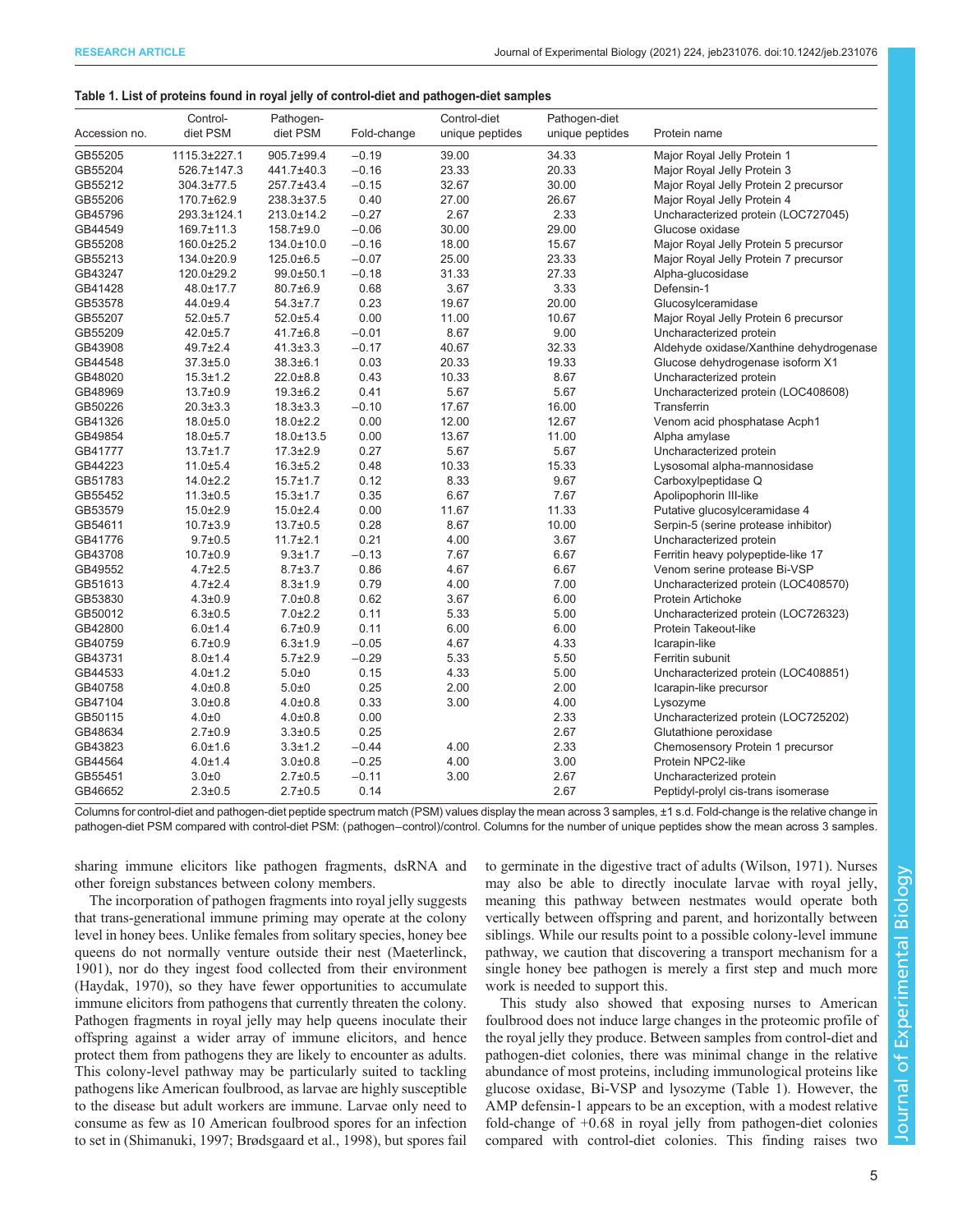<span id="page-5-0"></span>

Fig. 2. The abundance of select immune proteins in control-diet and pathogen-diet royal jelly samples. (A) Glucose oxidase; (B) bee venom serine protease (Bi-VSP); (C) lysozyme; and (D) defensin-1. Bar heights represent the mean peptide spectrum match values over 3 samples, with error bars denoting ±1 s.d. Of the 4 proteins compared, only the antimicrobial peptide defensin-1 was significantly upregulated in pathogen-diet samples (Wilcoxon W=0, n=6, \*P=0.05). PSM, peptide serum match.

immediate questions. First, how does exposure to a pathogen lead to nurses producing elevated levels of defensin-1 in the royal jelly? One possibility is that *P. larvae* fragments bind to pathogen pattern recognition receptors in the Toll pathway (for Gram positive bacteria) and induce greater gene transcription of defensin-1, but the evidence for this is somewhat inconsistent. Studies have shown that adult workers exposed to bacteria, including American foulbrood, will increase expression of defensin-1 [\(Evans et al., 2006](#page-6-0); [Casteels-](#page-6-0)[Josson et al., 1994\)](#page-6-0), but a recent study failed to observe significant upregulation defensin-1 expression in nurse head tissue after exposure to American foulbrood ([López-Uribe et al., 2017\)](#page-7-0). Nevertheless, insect AMPs like defensin-1 can be observed in hemolymph for weeks after pathogen exposure [\(Casteels, 1998\)](#page-6-0), even as transcription of such AMP genes subsides during that time [\(Uttenweiler-Joseph et al., 1998](#page-7-0)), so only measuring gene expression may miss important information about the availability of the final peptide products. Alternatively, pathogen exposure may upregulate the translation of defensin-1 mRNA into peptides, or increase the rate of post-translational modifications used to activate the peptide [\(Casteels-Josson et al., 1994](#page-6-0)), but this will have to be studied further.

The second question raised by these results is whether a relative fold-change of +0.68 in defensin-1 is biologically relevant. Conventionally, many human proteomics studies opt for  $a +1.2$ threshold for significant upregulation ([Serang et al., 2013; Keenan](#page-7-0) [et al., 2009\)](#page-7-0), so defensin-1 would not meet this criterion. However, even modest increases in defensin-1 concentration in royal jelly may improve larval resistance to American foulbrood. Not only has defensin-1 been shown to directly inhibit American foulbrood [\(Bachanová et al., 2002; Bíliková et al., 2001\)](#page-6-0) but also it is effective against Gram positive bacteria at concentrations as low as low as 1 µmol l−<sup>1</sup> [\(Fujiwara et al., 1990](#page-6-0)). Furthermore, several components of the innate immune system are known to work synergistically, whereby two components working together have greater pathogen inhibitory effects than the sum of each component working independently. For example, bacterial growth inhibition assays have shown that AMPs and lysozyme work together to greatly enhance one another's effectiveness ([Chalk et al., 1994](#page-6-0)). Lysozyme has also been shown to combat pathogens synergistically with apolipophorin-III (ApoLp-III) [\(Zdybicka-Barabas et al., 2013\)](#page-7-0), a lipid-transporting protein with anti-pathogenic functions in insects [\(Whitten et al., 2004](#page-7-0); [Kim and Jin, 2015](#page-7-0)) that is found in royal jelly [\(Furusawa et al., 2008](#page-6-0); [Han et al., 2011](#page-6-0); Zhang et al., 2014; [Fujita](#page-6-0) [et al., 2013](#page-6-0)). Finally, young honey bee larvae's maturing immune systems may struggle to produce their own defensin-1 when attacked by American foulbrood, as studies have shown that such a challenge induces little to no defensin-1 expression in larvae [\(Romanelli et al., 2011](#page-7-0) [Cremer et al., 2007](#page-6-0); [Serang et al., 2013](#page-7-0);

[Keenan et al., 2009,](#page-7-0) although see [Bachanová et al., 2002](#page-6-0) for exception). Thus, additional defensin-1 from exposed nurses may supplement the larvae's dearth of this crucial AMP. Taken together, these findings suggest that even modest increases in defensin-1 in royal jelly may be biologically relevant in protecting the colony's most vulnerable members.

This study also further demonstrated the critical role that the protein Vg plays in honey bee immunity. Owing to its role as a pathogen pattern recognition receptor, which has been documented in a broad range of animal taxa [\(Salmela et al., 2015;](#page-7-0) [Du et al., 2017](#page-6-0); [Garcia et al., 2010](#page-6-0); [Knight, 2019](#page-7-0); [Li et al., 2008, 2009; Liu et al.,](#page-7-0) [2009;](#page-7-0) Zhang et al., 2011), as well as its role in egg formation, Vg has been identified as the carrier protein that transports immune elicitors into the queen's eggs [\(Salmela et al., 2015](#page-7-0)). Likewise, in nurses, recent findings suggest that Vg plays a key role in transporting ingested pathogens to the hypopharyngeal glands [\(Harwood et al.,](#page-6-0) [2019\)](#page-6-0). Vg is taken up by the nurses' hypopharyngeal glands to be used as an amino acid donor in the production of royal jelly [\(Amdam et al., 2003](#page-6-0)), and it is possible that Vg transports bacteria into the glands to be incorporated into the jelly. Thus, Vg may play a role in all stages of colony-level TGIP in honey bees, from first inoculation and incorporation into the royal jelly, to delivery to the queen or larvae, and finally in the transport into the queen's ovaries.

This study has shown that royal jelly composition can be altered by a pathogen challenge, both by incorporation of pathogen fragments and through increased levels of the AMP defensin-1. The ability to transfer pathogen fragments in royal jelly means that transgenerational immune priming may function at a colony-wide level in honey bees. In addition to a vertical transfer of immune elicitors from a reproductive female to her offspring, honey bees may have a more complex pathway that goes from adult offspring (nurses) to reproductive female to future offspring, as well as horizontal transmission from adult offspring to immature offspring. The benefit here would be that larvae are inoculated with a larger repertoire of immune elicitors accumulated from the collective immunological experience of workers that gather resources from outside the nest, making larvae more resistant against pathogens they are likely to encounter when they themselves venture out of the nest.

## Acknowledgements

We thank Siiri Fuchs, Salla Lohi, Mati Leponiemi, Franziska Dickel, Maarit Nurminen, Marianne Teichmann and Taina Stark for their assistance with data collection and analysis consultation. We also thank Austin Cyphersmith for technical assistance with microscopy.

## Competing interests

G.H. and G.A. declare no competing or financial interests. H.S. and D.F. are listed as inventors on a patent (WO2017017313A1) for an edible bee vaccine. This patent is assigned to Dalan Animal Health Inc., where D.F. serves as Chief Scientific Officer. The research presented in this paper was conducted independently, with no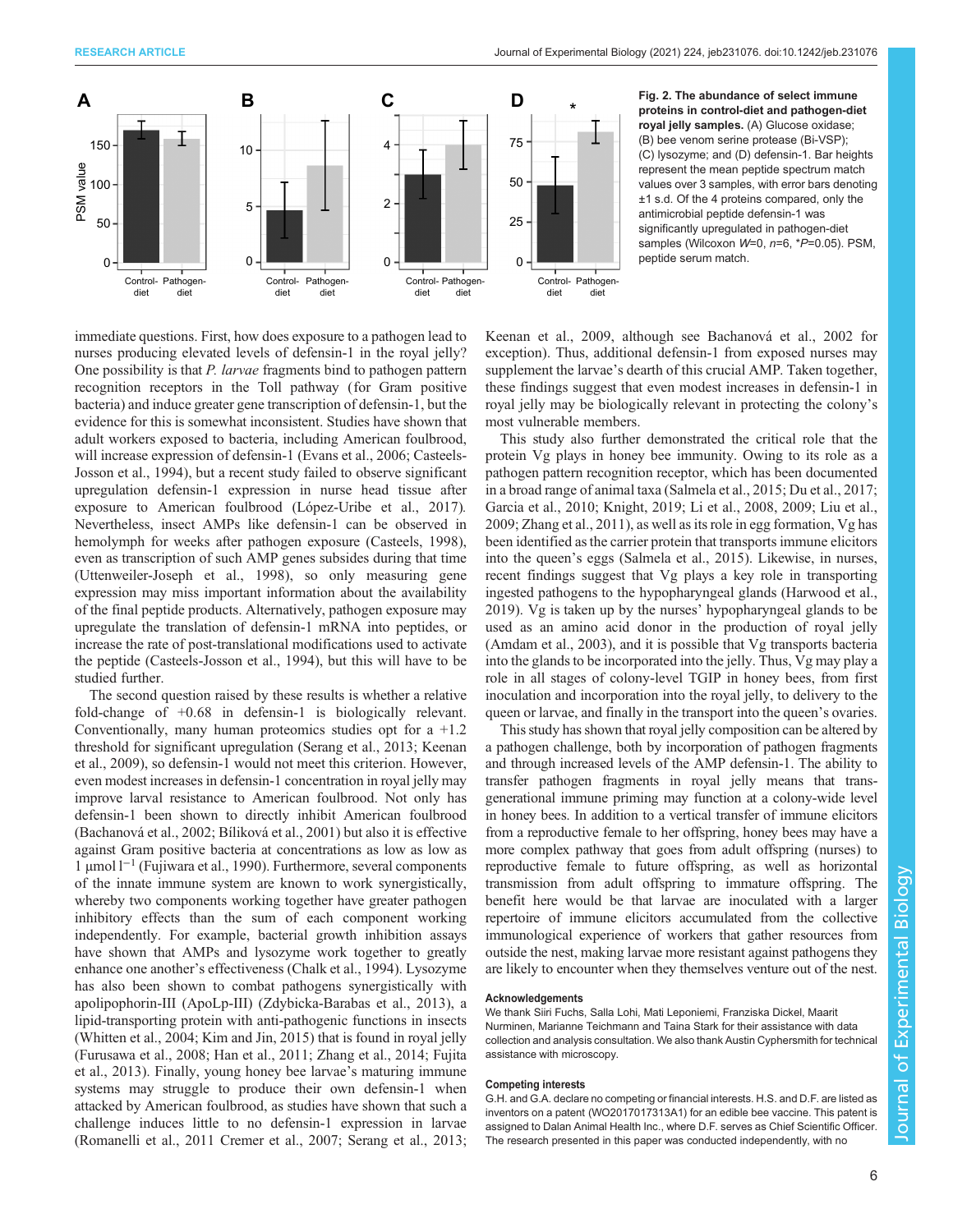<span id="page-6-0"></span>financial, material or analytical resources provided by Dalan Animal Health Inc. or any other commercial enterprise.

#### Author contributions

Conceptualization: G.H., H.S., G.A.; Methodology: G.H., H.S.; Validation: G.H.; Formal analysis: G.H., H.S.; Investigation: G.H., H.S.; Resources: H.S., D.F., G.A.; Data curation: G.H.; Writing - original draft: G.H.; Writing - review & editing: G.H., H.S., D.F., G.A.; Visualization: G.H.; Supervision: G.A.; Project administration: D.F., G.A.; Funding acquisition: G.H., D.F., G.A.

#### Funding

G.H. was supported by the Arizona State University Graduate Research and Support Program (LM51097GH). D.F. was supported by a Business Finland grant (2348/31/2017), and an Academy of Finland grant (6303369). G.A. was supported by the Norges Forskningsråd (262137).

#### Supplementary information

Supplementary information available online at <https://jeb.biologists.org/lookup/doi/10.1242/jeb.231076.supplemental>

#### References

- [Amdam, G. V., Norberg, K., Hagen, A. and Omholt, S. W.](https://doi.org/10.1073/pnas.0333979100) (2003). Social exploitation of vitellogenin. [Proc. Natl. Acad. Sci. USA](https://doi.org/10.1073/pnas.0333979100) 100, 1799-1802. doi:10. [1073/pnas.0333979100](https://doi.org/10.1073/pnas.0333979100)
- Andrés, M., Turiégano, E., Gö[pfert, M. C., Canal, I. and Torroja, L.](https://doi.org/10.1534/genetics.113.156323) (2014). The [extracellular matrix protein artichoke is required for integrity of ciliated](https://doi.org/10.1534/genetics.113.156323) [mechanosensory and chemosensory organs in drosophila embryos.](https://doi.org/10.1534/genetics.113.156323) Genetics 196[, 1091-1102. doi:10.1534/genetics.113.156323](https://doi.org/10.1534/genetics.113.156323)
- Bachanová[, K., Klaudiny, J., Kopernick](https://doi.org/10.1051/apido:2002015)<sup>[7]</sup>, J. and Šimúth, J. (2002). Identification [of honeybee peptide active against Paenibacillus larvae larvae through bacterial](https://doi.org/10.1051/apido:2002015) [growth-inhibition assay on polyacrylamide gel.](https://doi.org/10.1051/apido:2002015) Apidologie 33, 259-269. doi:10. [1051/apido:2002015](https://doi.org/10.1051/apido:2002015)
- Bíliková, K., Wu, G. and Šimúth, J. [\(2001\). Isolation of a peptide fraction from](https://doi.org/10.1051/apido:2001129) [honeybee royal jelly as a potential antifoulbrood factor.](https://doi.org/10.1051/apido:2001129) Apidologie 32, 275-283. [doi:10.1051/apido:2001129](https://doi.org/10.1051/apido:2001129)
- [Blum, M. S., Novak, A. F. and Taber, S.](https://doi.org/10.1126/science.130.3373.452) (1959). 10-Hydroxy-Δ2-decenoic acid, an antibiotic found in royal jelly. Science 130[, 452-453. doi:10.1126/science.130.](https://doi.org/10.1126/science.130.3373.452) [3373.452](https://doi.org/10.1126/science.130.3373.452)
- Bö[hme, F., Bischoff, G., Zebitz, C. P. W., Rosenkranz, P. and Wallner, K.](https://doi.org/10.1007/s13592-017-0533-3) (2018). From field to food—[will pesticide-contaminated pollen diet lead to a contamination](https://doi.org/10.1007/s13592-017-0533-3) of royal jelly? Apidologie 49[, 112-119. doi:10.1007/s13592-017-0533-3](https://doi.org/10.1007/s13592-017-0533-3)
- [Brandt, C. R., Adang, M. J. and Spence, K. D.](https://doi.org/10.1016/0022-2011(78)90169-6) (1978). The peritrophic membrane: [ultrastructural analysis and function as a mechanical barrier to microbial infection](https://doi.org/10.1016/0022-2011(78)90169-6) in Orgyia pseudotsugata. J. Invertebr. Pathol. 32[, 12-24. doi:10.1016/0022-](https://doi.org/10.1016/0022-2011(78)90169-6) [2011\(78\)90169-6](https://doi.org/10.1016/0022-2011(78)90169-6)
- [Brødsgaard, C. J., Ritter, W. and Hansen, H.](https://doi.org/10.1051/apido:19980609) (1998). Response of in vitro reared [honey bee larvae to various doses of Paenibacillus larvae larvae spores.](https://doi.org/10.1051/apido:19980609) Apidologie 29[, 569-578. doi:10.1051/apido:19980609](https://doi.org/10.1051/apido:19980609)
- Bulet, P. and Stöcklin, R. [\(2005\). Insect antimicrobial peptides: structures,](https://doi.org/10.2174/0929866053406011) [properties and gene regulation.](https://doi.org/10.2174/0929866053406011) Protein Pept. Lett. 12, 3-11. doi:10.2174/ [0929866053406011](https://doi.org/10.2174/0929866053406011)
- [Bulet, P., Hetru, C., Dimarcq, J.-L. and Hoffmann, D.](https://doi.org/10.1016/S0145-305X(99)00015-4) (1999). Antimicrobial [peptides in insects; structure and function.](https://doi.org/10.1016/S0145-305X(99)00015-4) Dev. Comp. Immunol. 23, 329-344. [doi:10.1016/S0145-305X\(99\)00015-4](https://doi.org/10.1016/S0145-305X(99)00015-4)
- Casteels, P. (1998). Immune response in hymenoptera. In Molecular Mechanisms of Immune Responses in Insects (ed. P. T. Brey and D. Hultmark), pp. 92-110. London: Chapman & Hall.
- [Casteels-Josson, K., Zhang, W., Capaci, T., Casteels, P. and Tempst, P.](https://doi.org/10.1016/S0021-9258(19)61943-5) (1994). [Acute transcriptional response of the honeybee peptide-antibiotics gene](https://doi.org/10.1016/S0021-9258(19)61943-5) [repertoire and required post-translational conversion of the precursor structures.](https://doi.org/10.1016/S0021-9258(19)61943-5) J. Biol. Chem. 269[, 28569-28575. doi:10.1016/S0021-9258\(19\)61943-5](https://doi.org/10.1016/S0021-9258(19)61943-5)
- [Chalk, R., Townson, H., Natori, S., Desmond, H. and Ham, P. J.](https://doi.org/10.1016/0965-1748(94)90033-7) (1994). [Purification of an insect defensin from the mosquito, Aedes aegypti.](https://doi.org/10.1016/0965-1748(94)90033-7) Insect Biochem. Mol. Biol. 24[, 403-410. doi:10.1016/0965-1748\(94\)90033-7](https://doi.org/10.1016/0965-1748(94)90033-7)
- Chan, Q. W. and Foster, L. J. [\(2008\). Changes in protein expression during honey](https://doi.org/10.1186/gb-2008-9-10-r156) bee larval development. Genome Biol. 9[, R156. doi:10.1186/gb-2008-9-10-r156](https://doi.org/10.1186/gb-2008-9-10-r156)
- [Chan, Q. W., Melathopoulos, A. P., Pernal, S. F. and Foster, L. J.](https://doi.org/10.1186/1471-2164-10-387) (2009). The [innate immune and systemic response in honey bees to a bacterial pathogen,](https://doi.org/10.1186/1471-2164-10-387) Paenibacillus larvae. BMC Genomics 10[, 387. doi:10.1186/1471-2164-10-387](https://doi.org/10.1186/1471-2164-10-387)
- Choo, Y. M., Lee, K. S., Yoon, H. J., Kim, B. Y., Sohn, M. R., Roh, J. Y., Je, Y. H., Kim, N. J., Kim, I., Woo, S. D., et al. (2010). Dual function of a bee venom serine protease: prophenoloxidase-activating factor in arthropods and Fibrin(ogen)olytic enzyme in mammals. PLoS ONE 5, e10393.
- [Claudianos, C., Ranson, H., Johnson, R. M., Biswas, S., Schuler, M. A.,](https://doi.org/10.1111/j.1365-2583.2006.00672.x) [Berenbaum, M. R., Feyereisen, R. and Oakeshott, J. G.](https://doi.org/10.1111/j.1365-2583.2006.00672.x) (2006). A deficit of [detoxification enzymes: pesticide sensitivity and environmental response in the](https://doi.org/10.1111/j.1365-2583.2006.00672.x) honeybee. Insect Mol Biol 15[\(5\), 615-36. doi:10.1111/j.1365-2583.2006.00672.x](https://doi.org/10.1111/j.1365-2583.2006.00672.x)
- [Cremer, S., Armitage, S. A. O. and Schmid-Hempel, P.](https://doi.org/10.1016/j.cub.2007.06.008) (2007). Social Immunity. Curr. Biol. 17[, R693-R702. doi:10.1016/j.cub.2007.06.008](https://doi.org/10.1016/j.cub.2007.06.008)
- [De Gregorio, E., Spellman, P. T., Tzou, P., Rubin, G. M. and Lemaitre, B.](https://doi.org/10.1093/emboj/21.11.2568) (2002). [The Toll and Imd pathways are the major regulators of the immune response in](https://doi.org/10.1093/emboj/21.11.2568) Drosophila. EMBO J. 21[, 2568-2579. doi:10.1093/emboj/21.11.2568](https://doi.org/10.1093/emboj/21.11.2568)
- [Du, X., Wang, X., Wang, S., Zhou, Y., Zhang, Y. and Zhang, S.](https://doi.org/10.1016/j.dci.2016.10.006) (2017). Functional [characterization of Vitellogenin\\_N domain, domain of unknown function 1943, and](https://doi.org/10.1016/j.dci.2016.10.006) [von Willebrand factor type D domain in vitellogenin of the non-bilaterian coral](https://doi.org/10.1016/j.dci.2016.10.006) [Euphyllia ancora: Implications for emergence of immune activity of vitellogenin in](https://doi.org/10.1016/j.dci.2016.10.006) basal metazoan. Dev. Comp. Immunol. 67[, 485-494. doi:10.1016/j.dci.2016.10.](https://doi.org/10.1016/j.dci.2016.10.006) [006](https://doi.org/10.1016/j.dci.2016.10.006)
- Evans, J. D. and Spivak, M. [\(2010\). Socialized medicine: individual and communal](https://doi.org/10.1016/j.jip.2009.06.019) [disease barriers in honey bees.](https://doi.org/10.1016/j.jip.2009.06.019) J. Invertebr. Pathol. 103, S62-S72. doi:10.1016/j. iip.2009.06.019
- [Evans, J. D., Aronstein, K., Chen, Y. P., Hetru, C., Imler, J.-L., Jiang, H., Kanost,](https://doi.org/10.1111/j.1365-2583.2006.00682.x) [M., Thompson, G. J., Zou, Z. and Hultmark, D.](https://doi.org/10.1111/j.1365-2583.2006.00682.x) (2006). Immune pathways and [defence mechanisms in honey bees Apis mellifera.](https://doi.org/10.1111/j.1365-2583.2006.00682.x) Insect Mol. Biol. 15, 645-656. [doi:10.1111/j.1365-2583.2006.00682.x](https://doi.org/10.1111/j.1365-2583.2006.00682.x)
- [Fire, A., Xu, S., Montgomery, M. K., Kostas, S. A., Driver, S. E. and Mello, C. C.](https://doi.org/10.1038/35888) [\(1998\). Potent and specific genetic interference by double-stranded RNA in](https://doi.org/10.1038/35888) Caenorhabditis elegans. Nature 391[, 806. doi:10.1038/35888](https://doi.org/10.1038/35888)
- Fontana, R., Mendes, M. A., De Souza, B. M., Konno, K., César, L. M. M., Malaspina, O. and Palma, M. S. [\(2004\). Jelleines: a family of antimicrobial](https://doi.org/10.1016/j.peptides.2004.03.016) [peptides from the Royal Jelly of honeybees \(Apis mellifera\).](https://doi.org/10.1016/j.peptides.2004.03.016) Peptides 25, 919-928. [doi:10.1016/j.peptides.2004.03.016](https://doi.org/10.1016/j.peptides.2004.03.016)
- [Freitak, D., Heckel, D. G. and Vogel, H.](https://doi.org/10.1098/rspb.2009.0323) (2009). Dietary-dependent trans[generational immune priming in an insect herbivore.](https://doi.org/10.1098/rspb.2009.0323) Proc R Soc B Biol Sci 276, [2617-2624. doi:10.1098/rspb.2009.0323](https://doi.org/10.1098/rspb.2009.0323)
- [Freitak, D., Schmidtberg, H., Dickel, F., Lochnit, G., Vogel, H. and Vilcinskas, A.](https://doi.org/10.4161/viru.28367) [\(2014\). The maternal transfer of bacteria can mediate trans-generational immune](https://doi.org/10.4161/viru.28367) priming in insects. Virulence 5[, 547-554. doi:10.4161/viru.28367](https://doi.org/10.4161/viru.28367)
- [Fujita, T., Kozuka-Hata, H., Ao-Kondo, H., Kunieda, T., Oyama, M. and Kubo, T.](https://doi.org/10.1021/pr300700e) [\(2012\). Proteomic analysis of the royal jelly and characterization of the functions of](https://doi.org/10.1021/pr300700e) [its derivation glands in the honeybee.](https://doi.org/10.1021/pr300700e) J. Proteome Res. 12, 404-411. doi:10.1021/ [pr300700e](https://doi.org/10.1021/pr300700e)
- [Fujita, T., Kozuka-Hata, H., Ao-Kondo, H., Kunieda, T., Oyama, M. and Kubo, T.](https://doi.org/10.1021/pr300700e) [\(2013\). Proteomic analysis of the royal jelly and characterization of the functions of](https://doi.org/10.1021/pr300700e) [its derivation glands in the honeybee.](https://doi.org/10.1021/pr300700e) J. Proteome Res. 12, 404-411. doi:10.1021/ [pr300700e](https://doi.org/10.1021/pr300700e)
- [Fujiwara, S., Imai, J., Fujiwara, M., Yaeshima, T., Kawashima, T. and Kobayashi,](https://doi.org/10.1016/S0021-9258(19)38596-5) K. [\(1990\). A potent antibacterial protein in royal jelly. Purification and](https://doi.org/10.1016/S0021-9258(19)38596-5) [determination of the primary structure of royalisin.](https://doi.org/10.1016/S0021-9258(19)38596-5) J. Biol. Chem. 265, [11333-11337. doi:10.1016/S0021-9258\(19\)38596-5](https://doi.org/10.1016/S0021-9258(19)38596-5)
- [Furusawa, T., Rakwal, R., Nam, H. W., Shibato, J., Agrawal, G. K., Kim, Y. S.,](https://doi.org/10.1021/pr800061j) [Ogawa, Y., Yoshida, Y., Kouzuma, Y., Masuo, Y. et al.](https://doi.org/10.1021/pr800061j) (2008). Comprehensive [royal jelly \(RJ\) proteomics using one- and two-dimensional proteomics platforms](https://doi.org/10.1021/pr800061j) [reveals novel RJ proteins and potential Phospho/Glycoproteins.](https://doi.org/10.1021/pr800061j) J. Proteome Res. 7[, 3194-3229. doi:10.1021/pr800061j](https://doi.org/10.1021/pr800061j)
- [Garcia, J., Munro, E. S., Monte, M. M., Fourrier, M. C. S., Whitelaw, J., Smail,](https://doi.org/10.1016/j.fsi.2010.04.010) D. A. and Ellis, A. E. [\(2010\). Atlantic salmon \(Salmo salar L.\) serum vitellogenin](https://doi.org/10.1016/j.fsi.2010.04.010) [neutralises infectivity of infectious pancreatic necrosis virus \(IPNV\).](https://doi.org/10.1016/j.fsi.2010.04.010) Fish Shellfish Immunol. 29[, 293-297. doi:10.1016/j.fsi.2010.04.010](https://doi.org/10.1016/j.fsi.2010.04.010)
- Garcia-Gonzalez, E. and Genersch, E. (2013). Honey bee larval peritrophic matrix degradation during infection with Paenibacillus larvae, the aetiological agent of American foulbrood of honey bees, is a key step in pathogenesis. Environ. Microbiol. 15, 2894-2901.
- Genersch, E. [\(2010\). American Foulbrood in honeybees and its causative agent,](https://doi.org/10.1016/j.jip.2009.06.015) Paenibacillus larvae. J. Invertebr. Pathol. 103[, S10-S19. doi:10.1016/j.jip.2009.](https://doi.org/10.1016/j.jip.2009.06.015) [06.015](https://doi.org/10.1016/j.jip.2009.06.015)
- González-Santoyo, I. and Córdoba-Aguilar, A. [\(2012\). Phenoloxidase: a key](https://doi.org/10.1111/j.1570-7458.2011.01187.x) [component of the insect immune system.](https://doi.org/10.1111/j.1570-7458.2011.01187.x) Entomol. Exp. Appl. 142, 1-16. doi:10. [1111/j.1570-7458.2011.01187.x](https://doi.org/10.1111/j.1570-7458.2011.01187.x)
- [Han, B., Li, C., Zhang, L., Fang, Y., Feng, M. and Li, J.](https://doi.org/10.1021/jf202355n) (2011). Novel royal jelly [proteins identified by gel-based and gel-free proteomics.](https://doi.org/10.1021/jf202355n) J. Agric. Food Chem. 59, [10346-10355. doi:10.1021/jf202355n](https://doi.org/10.1021/jf202355n)
- Hansen, H. and Brødsgaard, C. J. [\(1999\). American foulbrood: a review of its](https://doi.org/10.1080/0005772X.1999.11099415) biology, diagnosis and control. Bee World 80[, 5-23. doi:10.1080/0005772X.1999.](https://doi.org/10.1080/0005772X.1999.11099415) [11099415](https://doi.org/10.1080/0005772X.1999.11099415)
- [Harwood, G., Amdam, G. and Freitak, D.](https://doi.org/10.1016/j.jinsphys.2018.12.006) (2019). The role of Vitellogenin in the [transfer of immune elicitors from gut to hypopharyngeal glands in honey bees](https://doi.org/10.1016/j.jinsphys.2018.12.006) (Apis mellifera). J. Insect Physiol. 112[, 90-100. doi:10.1016/j.jinsphys.2018.12.](https://doi.org/10.1016/j.jinsphys.2018.12.006) [006](https://doi.org/10.1016/j.jinsphys.2018.12.006)
- Haydak, M. H. [\(1970\). Honey bee nutrition.](https://doi.org/10.1146/annurev.en.15.010170.001043) Annu. Rev. Entomol. 15, 143-156. [doi:10.1146/annurev.en.15.010170.001043](https://doi.org/10.1146/annurev.en.15.010170.001043)
- [Hegedus, D., Erlandson, M., Gillott, C. and Toprak, U.](https://doi.org/10.1146/annurev.ento.54.110807.090559) (2009). New Insights into [Peritrophic Matrix Synthesis, Architecture, and Function.](https://doi.org/10.1146/annurev.ento.54.110807.090559) Annu. Rev. Entomol. 54, [285-302. doi:10.1146/annurev.ento.54.110807.090559](https://doi.org/10.1146/annurev.ento.54.110807.090559)
- Hu, H., Bezabih, G., Feng, M., Wei, Q., Zhang, X., Wu, F., Meng, L., Fang, Y., Han, B., Ma, C. and Li, J. (2019). In-depth proteome of the hypopharyngeal glands of